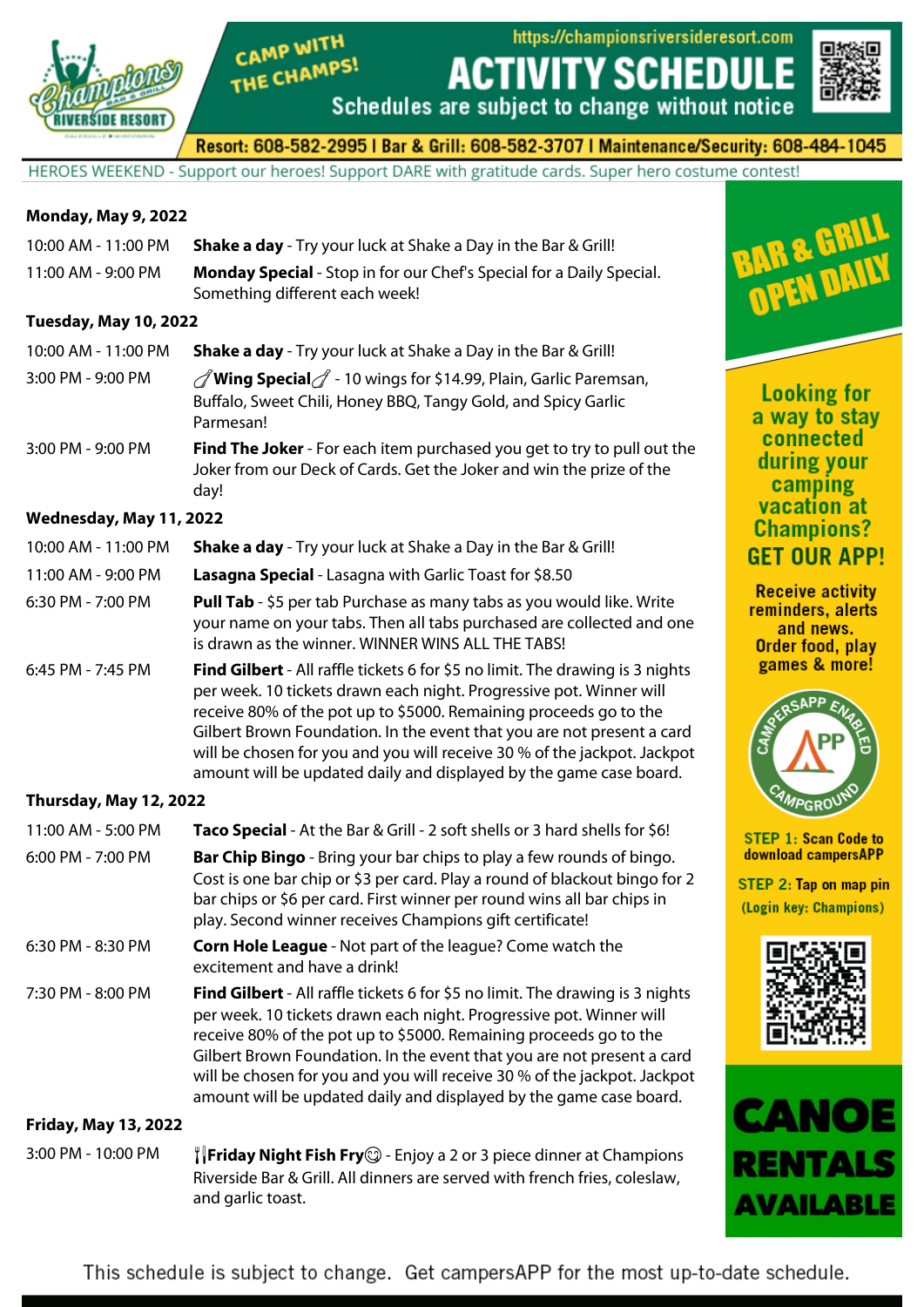

CAMP WITH THE CHAMPS!

https://championsriversideresort.com **ACTIVITY SCHEDUI** E



uladl

Resort: 608-582-2995 | Bar & Grill: 608-582-3707 | Maintenance/Security: 608-484-1045

Schedules are subject to change without notice

|                        | HEROES WEEKEND - Support our heroes! Support DARE with gratitude cards. Super hero costume contest! |                                                    |
|------------------------|-----------------------------------------------------------------------------------------------------|----------------------------------------------------|
| 4:00 PM - 4:00 PM      | Fundraiser for Trempealeau County K9 Unit & DARE Program Starts                                     |                                                    |
|                        | TODAY! -                                                                                            |                                                    |
|                        | The Gilbert Brown Foundation & Champions Riverside Resort is hosting                                | <b>BAR &amp; GRILL</b>                             |
|                        | a fundraiser for the Trempealeau County K9 and Dare Program! Raffles,                               |                                                    |
|                        | Silent Auctions, Live Auctions, chance to win Packer Tickets, gun raffles,                          |                                                    |
|                        | Chicken-Q on Saturday and more. You will have a chance to meet the                                  |                                                    |
|                        | K9 dogs, see some drone demonstrations, check out a squad car and                                   |                                                    |
|                        | learn about the Dare program!                                                                       |                                                    |
|                        | <b>CHANCES TO WIN PACKER TICKETS: 1st place two indoor packer</b>                                   |                                                    |
|                        | tickets, 2nd place three nights in Bunkhouse cabin, 3rd place Devonte                               |                                                    |
|                        | Adams autographed print, 4th Ron Dayne Autographed print, 5th Free                                  | <b>Looking for</b>                                 |
|                        | fish dinner once a month for a year.                                                                | a way to stay                                      |
|                        | Click here to pre-purchase your chicken-q dinners and raffle                                        | connected                                          |
|                        | tickets: https://form.jotform.com/221215605532041                                                   | during your                                        |
| 5:00 PM - 9:00 PM      | <b>Axe Throwing Open!</b> 2 - Grab some friends and try your skill at Axe                           | camping                                            |
|                        | Throwing! Campers are \$20 per person/per hour - non-campers are the                                | vacation at                                        |
|                        | same price, but also must purchase a \$10 campground wristband.                                     | <b>Champions?</b>                                  |
|                        | Reserve your time slot on CampersApp (under Activities > Other) or                                  | <b>GET OUR APP!</b>                                |
|                        | online at www.championsriversideresort.com/axethrowing - each                                       |                                                    |
|                        | participant must sign a waiver at the play area before they begin.                                  | <b>Receive activity</b>                            |
| 6:00 PM - 8:00 PM      | Lasertag is Open! - Enjoy a few exciting rounds of Laser Tag. Looking                               | reminders, alerts<br>and news.                     |
|                        | for people to play laser tag with? Invite others by using the                                       | Order food, play                                   |
|                        | CampersAPP.                                                                                         | games & more!                                      |
| 9:00 PM - 9:30 PM      | Friday Night Drawing At The Bar <b>8</b> - Free drawing at Champions                                |                                                    |
|                        | Riverside Bar & Grill! Simply show up at the Bar & Grill to win great                               |                                                    |
|                        | prizes like vacation packages, merchandise, party packages and more!                                |                                                    |
|                        | Seasonal drawing for 10 chances to win \$500 off your 2022 site!                                    |                                                    |
| Saturday, May 14, 2022 |                                                                                                     |                                                    |
|                        |                                                                                                     |                                                    |
| 8:00 AM - 11:30 AM     | * <sup>1</sup> Breakfast - Enjoy a Champions style breakfast at the Bar & Grill!                    |                                                    |
| 9:00 AM - 10:30 AM     | Craft Room Opens - Craft room open - Come check out today's FREE                                    | <b>STEP 1: Scan Code to</b><br>download campersAPP |
|                        | activity! Build a bear \$8.95 to \$13.95 - Glitter tattoos \$3 - Make a spin T-                     |                                                    |
|                        | shirt \$10 Seasonal kids-Don't forget to get your year end drawing card!                            | STEP 2: Tap on map pin                             |
| 10:00 AM - 12:00 PM    | Thank An Officer Craft - Make a card at the Craft Corral to present to                              | (Login key: Champions)                             |
|                        | officers, thanking them for their service! Traditional Stuff-A-Bear, Spin-                          |                                                    |
|                        | T's, Tie-Dye Shirts, Glitter Tattoos and Ceramic Painting also available.                           |                                                    |
| 10:00 AM - 5:00 PM     | <b>Club Center Opens</b> - Come on in and grab Pretzels, Nachos,                                    |                                                    |
|                        | Flavorburst or Hand scooped ice cream, Slushy's, Equipment rental                                   |                                                    |
|                        | including Pedal Bikes and more!                                                                     |                                                    |
| 10:00 AM - 8:00 PM     | <b>Axe Throwing Open! D</b> - Grab some friends and try your skill at Axe                           |                                                    |
|                        | Throwing! Campers are \$20 per person/per hour - non-campers are the                                |                                                    |
|                        | same price, but also must purchase a \$10 campground wristband.                                     |                                                    |
|                        | Reserve your time slot on CampersApp (under Activities > Other) or                                  |                                                    |
|                        | online at www.championsriversideresort.com/axethrowing - each                                       | CANOE                                              |
|                        | participant must sign a waiver at the play area before they begin.                                  |                                                    |
| 11:00 AM - 11:00 AM    | <b>Chicken Q</b> - Serving till gone! Dinners include 1/2 chicken, beans,                           | RENTALS                                            |
|                        | pickle, and chips for \$10 - Proceeds benefit the Trempealeau County K9                             |                                                    |

This schedule is subject to change. Get campersAPP for the most up-to-date schedule.

& DARE Programs!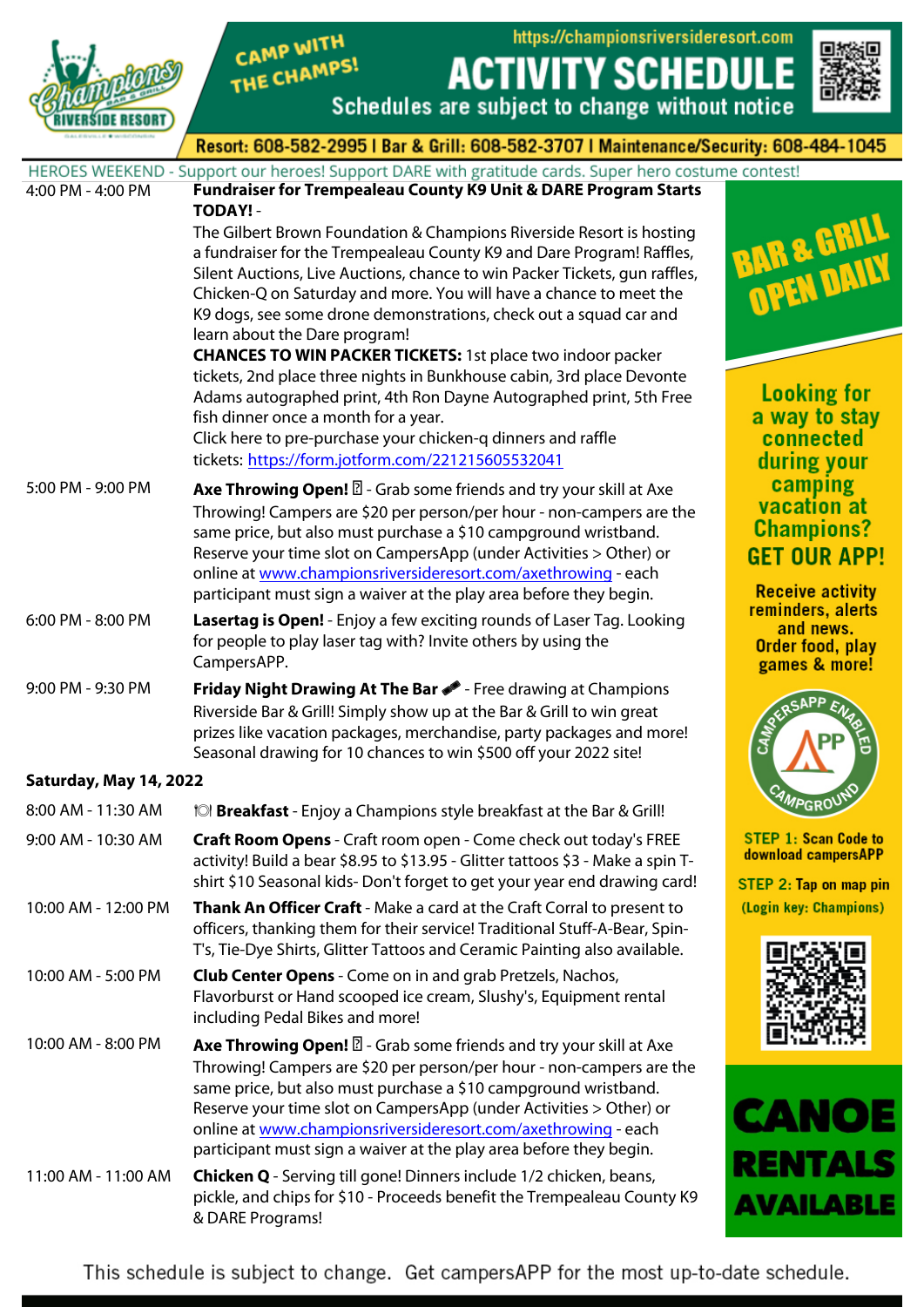

# CAMP WITH THE CHAMPS!

https://championsriversideresort.com



NTAL

**AVAILABLE** 

Е

EDIII

|                             | Schedules are subject to change without notice                                                                                                                                                                                                                                                                                                                                                                                                                                                                                                               | ⊟tra⊂z                                                                                         |
|-----------------------------|--------------------------------------------------------------------------------------------------------------------------------------------------------------------------------------------------------------------------------------------------------------------------------------------------------------------------------------------------------------------------------------------------------------------------------------------------------------------------------------------------------------------------------------------------------------|------------------------------------------------------------------------------------------------|
|                             | Resort: 608-582-2995   Bar & Grill: 608-582-3707   Maintenance/Security: 608-484-1045                                                                                                                                                                                                                                                                                                                                                                                                                                                                        |                                                                                                |
| 12:30 PM - 12:30 PM         | HEROES WEEKEND - Support our heroes! Support DARE with gratitude cards. Super hero costume contest!<br><b>Barrel Rides</b> - Great ride for smaller children!<br>Location: Outside the Club Center                                                                                                                                                                                                                                                                                                                                                           |                                                                                                |
| 1:00 PM - 4:00 PM           | Lasertag is Open! - Enjoy a few exciting rounds of Laser Tag. Looking<br>for people to play laser tag with? Invite others by using the<br>CampersAPP.                                                                                                                                                                                                                                                                                                                                                                                                        | <b>BAR &amp; GRILL</b>                                                                         |
| 2:00 PM - 2:30 PM           | Meat Raffle Hosted by our Champion Seasonals! - Join us for a<br>Champion style meat raffle! Hosted by our seasonal campers, there's<br>always lots of quality meat and sometimes some other fun goodies to<br>win! Come check it out! This is the real deal! Benefits The Gilbert Brown<br>Foundation.                                                                                                                                                                                                                                                      | <b>Looking for</b>                                                                             |
| 3:00 PM - 4:00 PM           | Find Gilbert - All raffle tickets 6 for \$5 no limit. The drawing is 3 nights<br>per week. 10 tickets drawn each night. Progressive pot. Winner will<br>receive 80% of the pot up to \$5000. Remaining proceeds go to the<br>Gilbert Brown Foundation. In the event that you are not present a card<br>will be chosen for you and you will receive 30 % of the jackpot. Jackpot<br>amount will be updated daily and displayed by the game case board.                                                                                                        | a way to stay<br>connected<br>during your<br>camping<br>vacation at<br><b>Champions?</b>       |
| 3:00 PM - 4:00 PM           | $\frac{\triangle}{\theta}$ Ice-Cream Social $\frac{\triangle}{\theta}$ - Ice Cream social at the Club Center. All the<br>softserve and topping you can eat for \$4.00                                                                                                                                                                                                                                                                                                                                                                                        | <b>GET OUR APP!</b>                                                                            |
| 4:00 PM - 5:00 PM           | Bar Chip Bingo & Pull Tab Drawing - Bring your bar chips to play a<br>few rounds of bingo. Cost is one bar chip or \$3 per card. Play a round of<br>blackout bingo for 2 bar chips or \$6 per card. First winner per round<br>wins all bar chips in play. Second winner receives Champions gift<br>certificate for food or camping. Immediately following bingo. \$5 per tab<br>Purchase as many tabs as you would like. Write your name on your tabs.<br>Then all tabs purchased are collected and one is drawn as the winner.<br>WINNER WINS ALL THE TABS! | <b>Receive activity</b><br>reminders, alerts<br>and news.<br>Order food, play<br>games & more! |
| 6:30 PM - 7:00 PM           | Redemption Center Open! - Located in the arcade! Bring in your<br>tickets and redeem for fun prizes!                                                                                                                                                                                                                                                                                                                                                                                                                                                         |                                                                                                |
| 7:00 PM - 8:00 PM           | <b>Tractor Ride</b> - Tour the campground on the wagon ride. Fun for Kids<br>and Adults!<br>Location: In front of Club Center                                                                                                                                                                                                                                                                                                                                                                                                                                | <b>AMPGRO</b><br><b>STEP 1: Scan Code to</b><br>download campersAPP                            |
| 7:00 PM - 7:00 PM           | <b>LIVE AUCTION with Gilbert &amp; Santana - LIVE AUCTION with guest</b><br>auctioneers Gilbert Brown & Santana Dotson in the Bar & Grill!                                                                                                                                                                                                                                                                                                                                                                                                                   | STEP 2: Tap on map pin<br>(Login key: Champions)                                               |
| 7:00 PM - 7:00 PM           | Silent Auctions/Basket Raffle Ends! - Get your last minute bids in,<br>located in the Bar & Grill                                                                                                                                                                                                                                                                                                                                                                                                                                                            |                                                                                                |
| 9:00 PM - 9:00 PM           | Saturday Night Drawing<br>FREE drawing at Champions Riverside Bar & Grill! Simply show up at the<br>Bar & Grill to win great prizes like Vacation packages, Champions logo<br>merchandise, party packages & more! Seasonal Drawing for 10 chances<br>to win \$500 off 2022 site!                                                                                                                                                                                                                                                                             |                                                                                                |
| <b>Sunday, May 15, 2022</b> |                                                                                                                                                                                                                                                                                                                                                                                                                                                                                                                                                              |                                                                                                |

**ACT** 

| $8:00$ AM - 11:30 AM | <b>IOI Breakfast</b> - Enjoy a Champions style breakfast at the Bar & Grill!                                |
|----------------------|-------------------------------------------------------------------------------------------------------------|
| 8:30 AM - 9:00 AM    | <b>Redemption Center Open!</b> - Located in the arcade! Bring in your<br>tickets and redeem for fun prizes! |

This schedule is subject to change. Get campersAPP for the most up-to-date schedule.